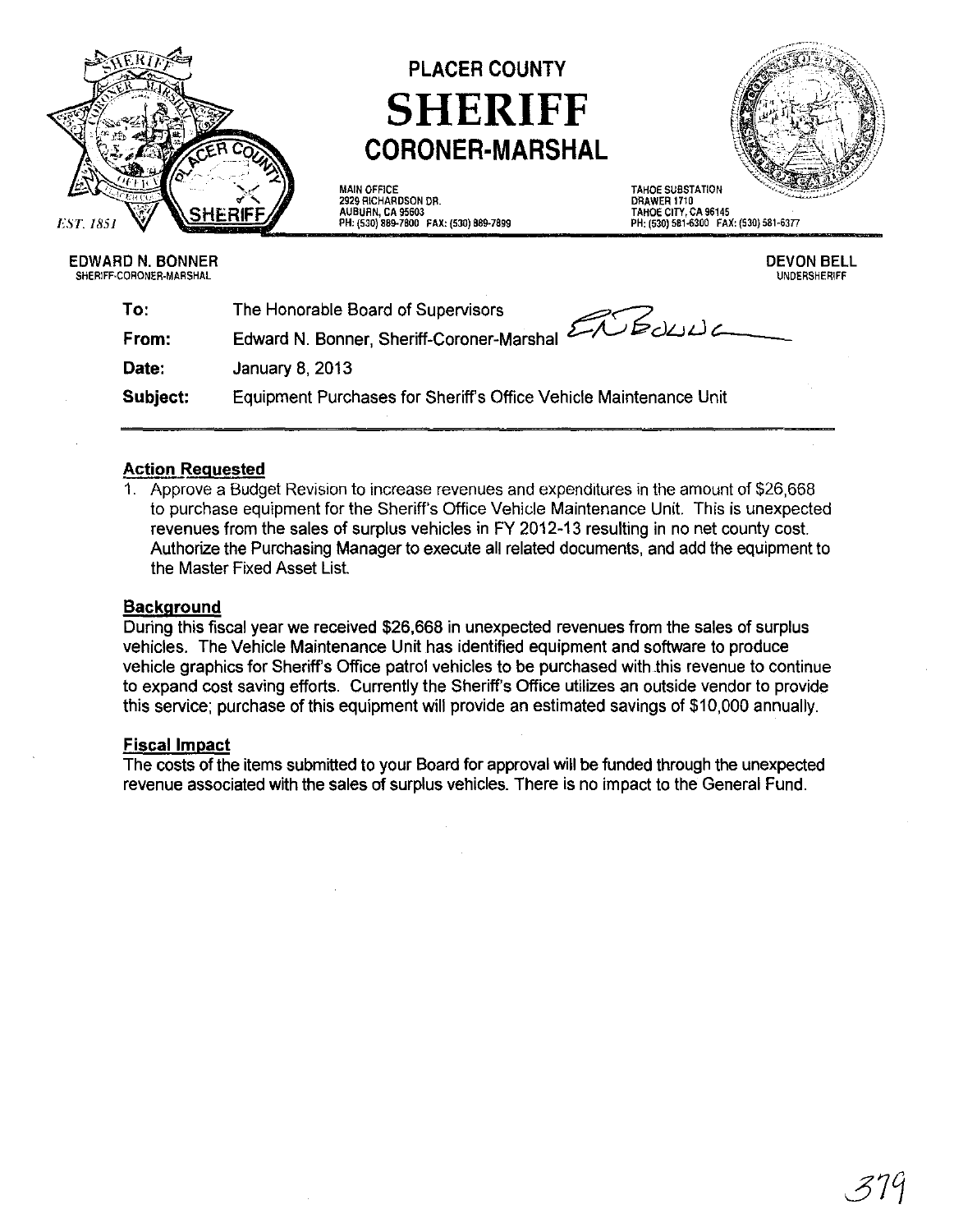## **MASTER FIXED ASSET LIST Appropriation 21930**

| <b>Quantity</b> | <b>Amount</b> |
|-----------------|---------------|
|                 | \$17,364      |
|                 |               |
|                 |               |

**Total** 

 $\sim$ 

 $\overline{a}$ 

 $\bar{\beta}$ 

\$17,364

J.

 $\mathbb{Z}^2$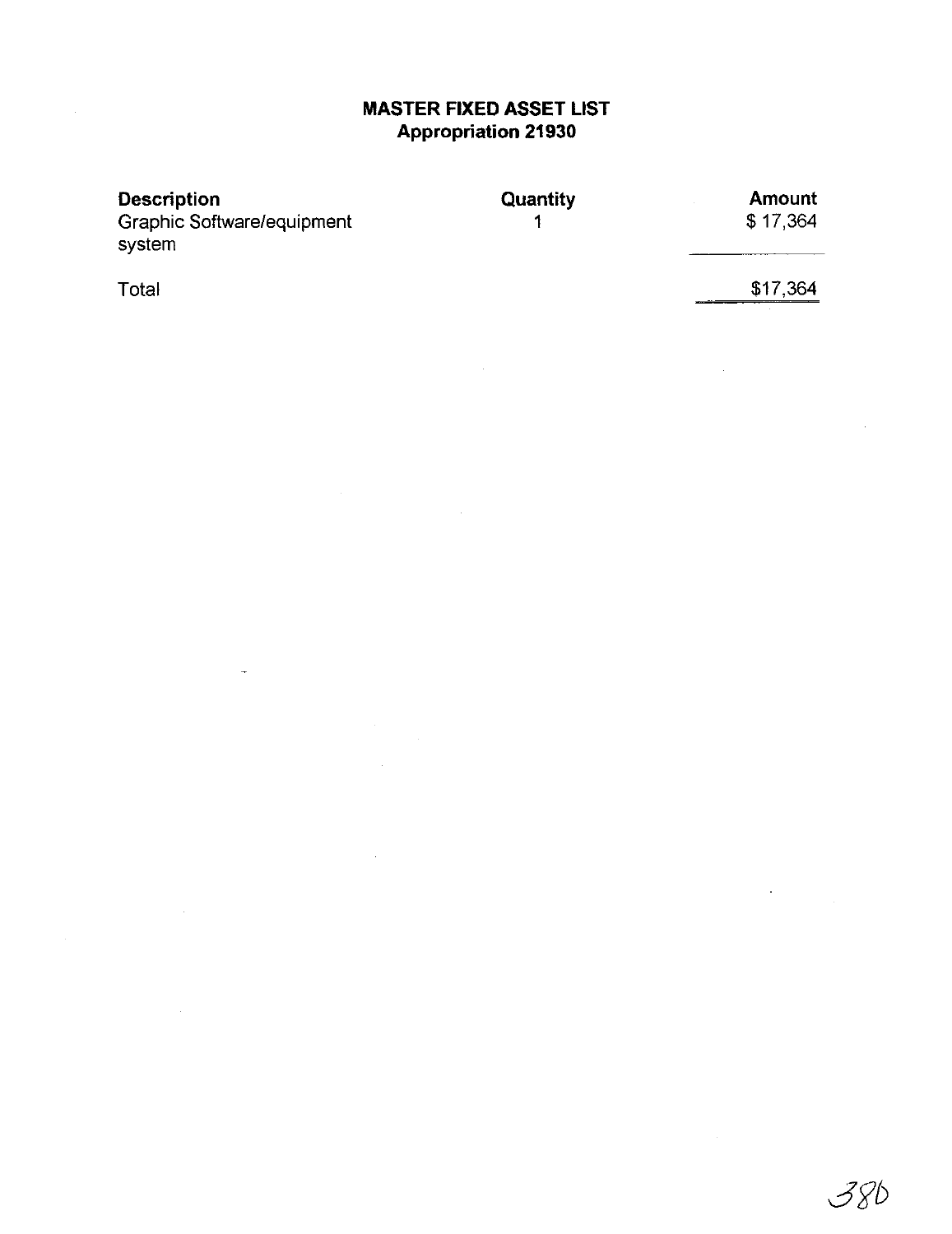## **OTHER SPECIAL DEPARTMENT EXPENSE APPROVED Appropriation 21930**

Emergency lights and equipment

Total Special Department Expense

\$9,304

\$9,304